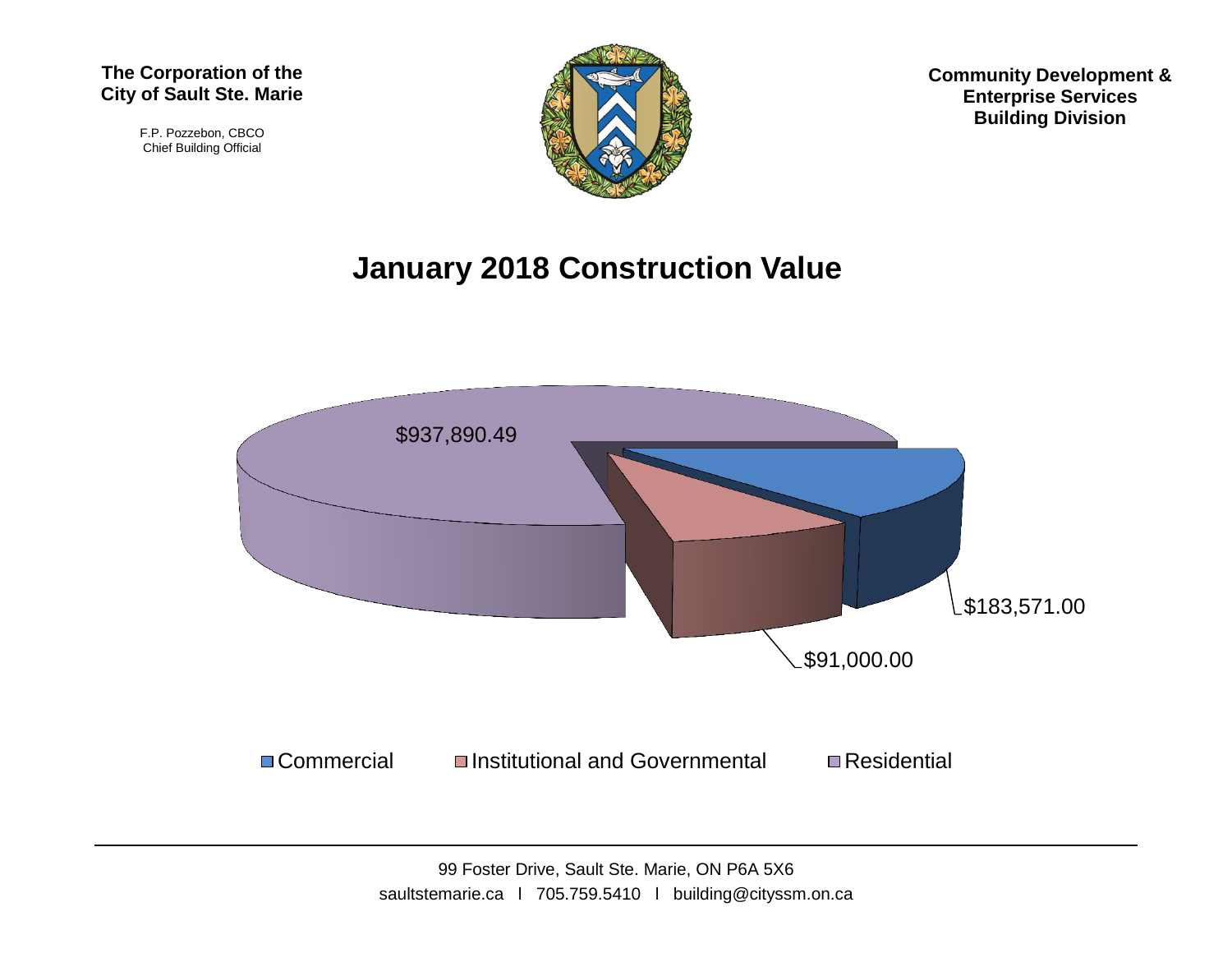

**Community Development and Enterprise Services Building Division**

**Tel: (705) 759-5410Fax: (705) 541-7165**

## **BUILDING PERMITS SUMMARY 2018/01/01 to 2018/01/31**

| <b>Building Type</b>                                                                              | <b>New Construction</b> |                          |                      | <b>Alterations and Additions</b> |                          |                      | <b>Total</b>           |                          |                      |
|---------------------------------------------------------------------------------------------------|-------------------------|--------------------------|----------------------|----------------------------------|--------------------------|----------------------|------------------------|--------------------------|----------------------|
|                                                                                                   | Num of<br><b>Units</b>  | Num of<br><b>Permits</b> | <b>Value of Work</b> | Num of<br><b>Units</b>           | Num of<br><b>Permits</b> | <b>Value of Work</b> | Num of<br><b>Units</b> | Num of<br><b>Permits</b> | <b>Value of Work</b> |
| <b>Commercial</b>                                                                                 |                         |                          |                      |                                  |                          |                      |                        |                          |                      |
| Hotel, hotel/motel,<br>motor hotel                                                                | $\mathbf 0$             | $\mathbf 0$              | \$0.00               | 0                                | 1                        | \$8,600.00           | $\mathbf 0$            |                          | \$8,600.00           |
| Office building                                                                                   | 0                       | 0                        | \$0.00               | 0                                | 3                        | \$134,971.00         | 0                      | 3                        | \$134,971.00         |
| Retail and wholesale<br>outlets                                                                   | 0                       | 0                        | \$0.00               | 0                                |                          | \$40,000.00          | $\mathbf 0$            |                          | \$40,000.00          |
| Total:                                                                                            | $\mathbf 0$             | $\pmb{0}$                | \$0.00               | $\mathbf 0$                      | 5                        | \$183,571.00         | 0                      | 5                        | \$183,571.00         |
| <b>Institutional and Governmental</b><br>Day care, nursing<br>home, rest home,<br>home for the bl | 0                       | 0                        | \$0.00               | 0                                | $\overline{2}$           | \$91,000.00          | $\mathbf 0$            | $\overline{2}$           | \$91,000.00          |
| Total:                                                                                            | $\pmb{0}$               | $\mathbf 0$              | \$0.00               | 0                                | $\mathbf{2}$             | \$91,000.00          | $\mathbf 0$            | $\overline{2}$           | \$91,000.00          |
| <b>Residential</b>                                                                                |                         |                          |                      |                                  |                          |                      |                        |                          |                      |
| Apartment                                                                                         | $\mathbf 0$             | $\mathbf 0$              | \$0.00               | 0                                | 3                        | \$12,500.00          | 0                      | 3                        | \$12,500.00          |
| Apartment -<br>Condominium                                                                        | $\mathbf 0$             | $\mathbf 0$              | \$0.00               | 0                                | 1                        | \$10,000.00          | $\mathbf 0$            |                          | \$10,000.00          |
| Single House                                                                                      | $\overline{\mathbf{A}}$ | 1                        | \$650,000.00         | 0                                | 19                       | \$265,390.49         | 1                      | 20                       | \$915,390.49         |
| Total:                                                                                            | 1                       | 1                        | \$650,000.00         | $\pmb{0}$                        | 23                       | \$287,890.49         | 1                      | 24                       | \$937,890.49         |
| <b>Grand Total:</b>                                                                               | 1                       | 1                        | \$650,000.00         | $\bf{0}$                         | 30                       | \$562,461.49         | 1                      | 31                       | \$1,212,461.49       |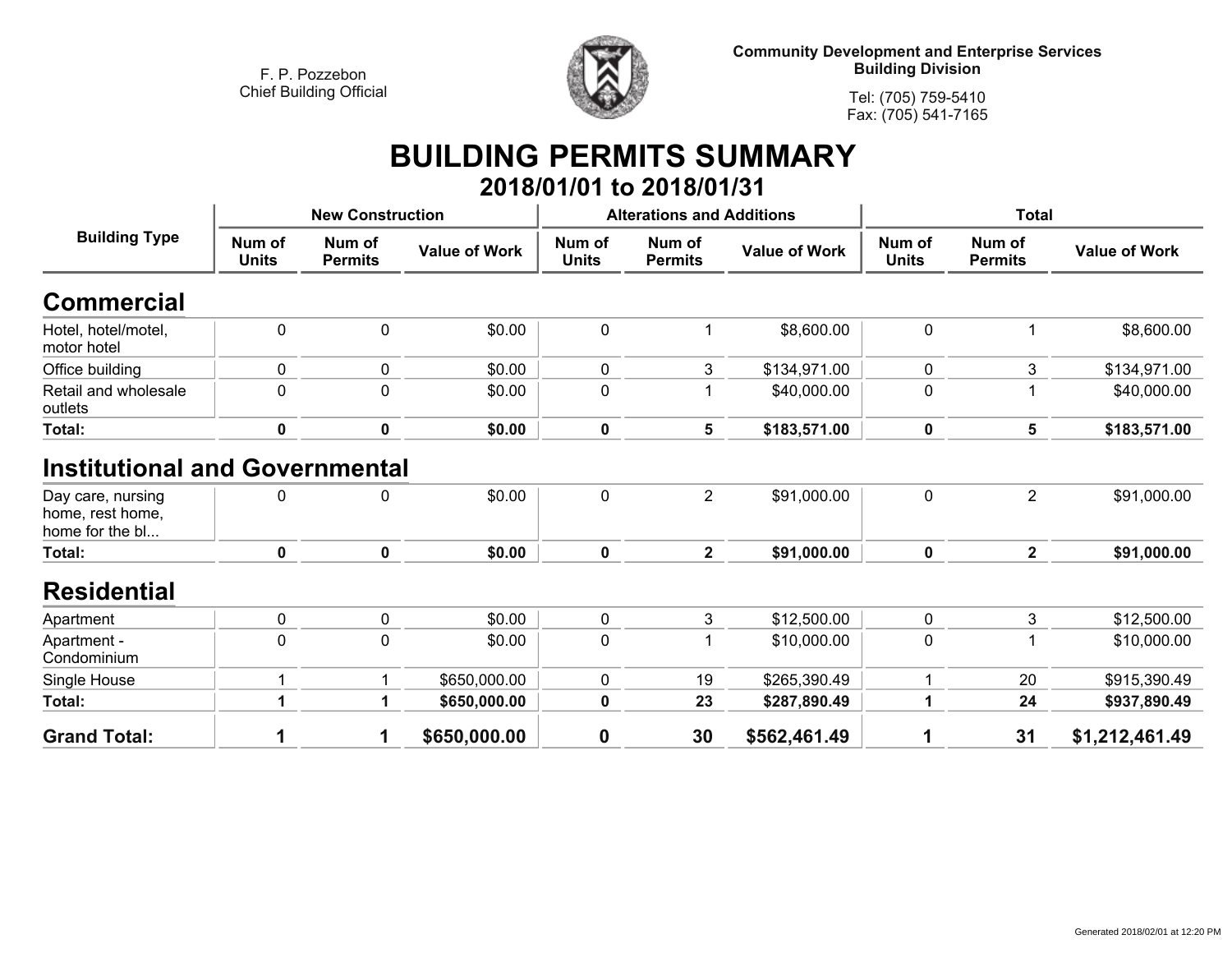

**Community Development and Enterprise Services Building Division**

**Tel: (705) 759-5410Fax: (705) 541-7165**

## **DEMOLITION PERMITS SUMMARY**

|                                       |                         |                          |                         |                                  | 2018/01/01 to 2018/01/31 |                         |                        |                          |                         |
|---------------------------------------|-------------------------|--------------------------|-------------------------|----------------------------------|--------------------------|-------------------------|------------------------|--------------------------|-------------------------|
| <b>Building Type</b>                  | <b>New Construction</b> |                          |                         | <b>Alterations and Additions</b> |                          |                         | <b>Total</b>           |                          |                         |
|                                       | Num of<br><b>Units</b>  | Num of<br><b>Permits</b> | Value of<br><b>Work</b> | Num of<br><b>Units</b>           | Num of<br><b>Permits</b> | Value of<br><b>Work</b> | Num of<br><b>Units</b> | Num of<br><b>Permits</b> | Value of<br><b>Work</b> |
| <b>Institutional and Governmental</b> |                         |                          |                         |                                  |                          |                         |                        |                          |                         |
| Elementary school,<br>kindergarten    | 0                       | 0                        | \$0.00                  | $\mathbf 0$                      |                          | \$8,000.00              | $\mathbf 0$            |                          | \$8,000.00              |
| Total:                                | $\mathbf 0$             | $\mathbf 0$              | \$0.00                  | 0                                |                          | \$8,000.00              | $\mathbf 0$            |                          | \$8,000.00              |
| <b>Residential</b>                    |                         |                          |                         |                                  |                          |                         |                        |                          |                         |
| Single House                          | $\mathbf{0}$            | $\mathbf 0$              | \$0.00                  | $-1$                             | 2                        | \$1,141.25              | $-1$                   | 2                        | \$1,141.25              |
| Total:                                | 0                       | 0                        | \$0.00                  | $-1$                             | $\mathbf{2}$             | \$1,141.25              | -1                     | 2                        | \$1,141.25              |
| <b>Grand Total:</b>                   | 0                       | $\boldsymbol{0}$         | \$0.00                  | $-1$                             | 3                        | \$9,141.25              | $-1$                   | 3                        | \$9,141.25              |